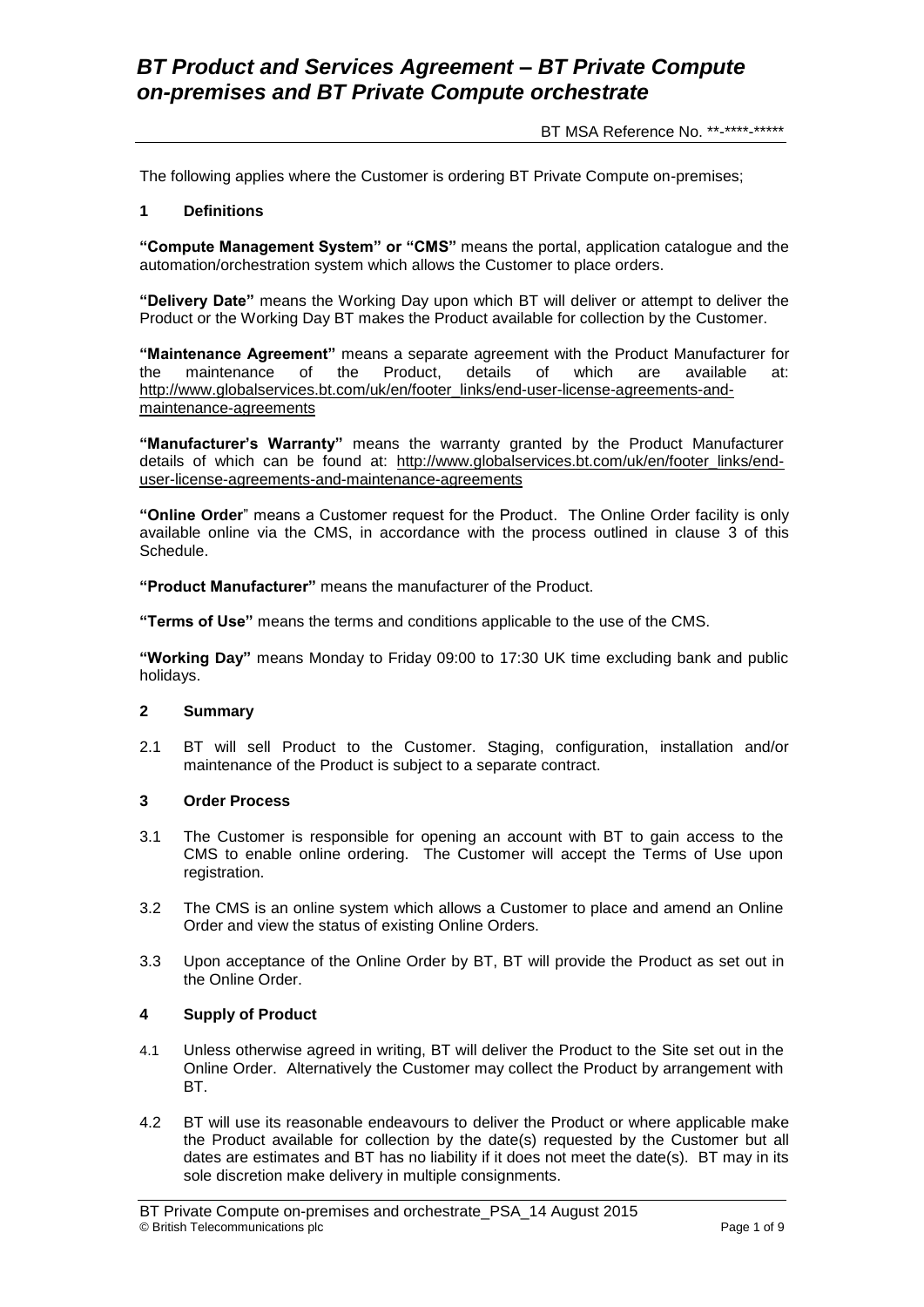BT MSA Reference No. \*\*-\*\*\*\*-\*\*\*\*\*

- 4.3 The Product will be delivered in the Product Manufacturer's original wrapping to the Customer at the Site stated in the Online Order. The Customer will on the day of delivery inform BT if:
	- 4.3.1 the quantity of packages delivered is different from the quantity shown on the delivery note; and/or
	- 4.3.2 there is any damage to the packages or boxes.
- 4.4 The Customer will inform BT in writing of any damage to any of the Product or any other discrepancy in the Product delivered or collected, other than damage caused by any act or omission by the Customer, within five Working Days from the date of delivery or collection. Notification will include model and part numbers of affected Product and identity of any software application.
- 4.5 The Customer will follow BT's instructions when returning Product about which it has informed BT as set out in clause 4.4 of this Schedule. The Customer will ensure that Product, including any manuals and other associated documentation, is returned in "as new" condition, in its original packaging and that the seal is not broken for any Software, unless the Software is faulty. BT may in its sole discretion either reject any returns that are not made in accordance with its instructions or that are incomplete, or charge a restocking fee.
- 4.6 BT's entire liability for incomplete or damaged Product is to replace the Product at its own expense. BT will have no further liability to the Customer where the Customer has not informed BT as set out in clause 4.4 of this Schedule.
- 4.7 If the Customer delays delivery or collection of the Product, BT may in its sole discretion claim a reasonable extension to any date agreed under clause 4.1 of this Schedule.

#### **5 Acceptance of the Product**

- 5.1 Acceptance of the Product will take place on signature by the Customer:
	- 5.1.1 for delivery at the Site; or
	- 5.1.2 for collection by the Customer.

#### **6 Risk and Ownership**

- 6.1 Risk will pass to the Customer upon delivery or collection by the Customer and title in the Product excluding the licensed Software, will pass to the Customer in accordance with Clause 9.1 of the General Terms and Conditions.
- 6.2 Until BT receives payment in full:
	- 6.2.1 the Product must appear in the Customer's books in the name of BT; and
	- 6.2.2 if there is a threatened seizure of the Product, or anything listed in clause 12.4 of the General Terms and Conditions applies to the Customer, the Customer must immediately:
		- 6.2.2.1 notify BT so that BT may take action to repossess the Product; and
		- 6.2.2.2 notify interested third parties of BT's ownership of the Product.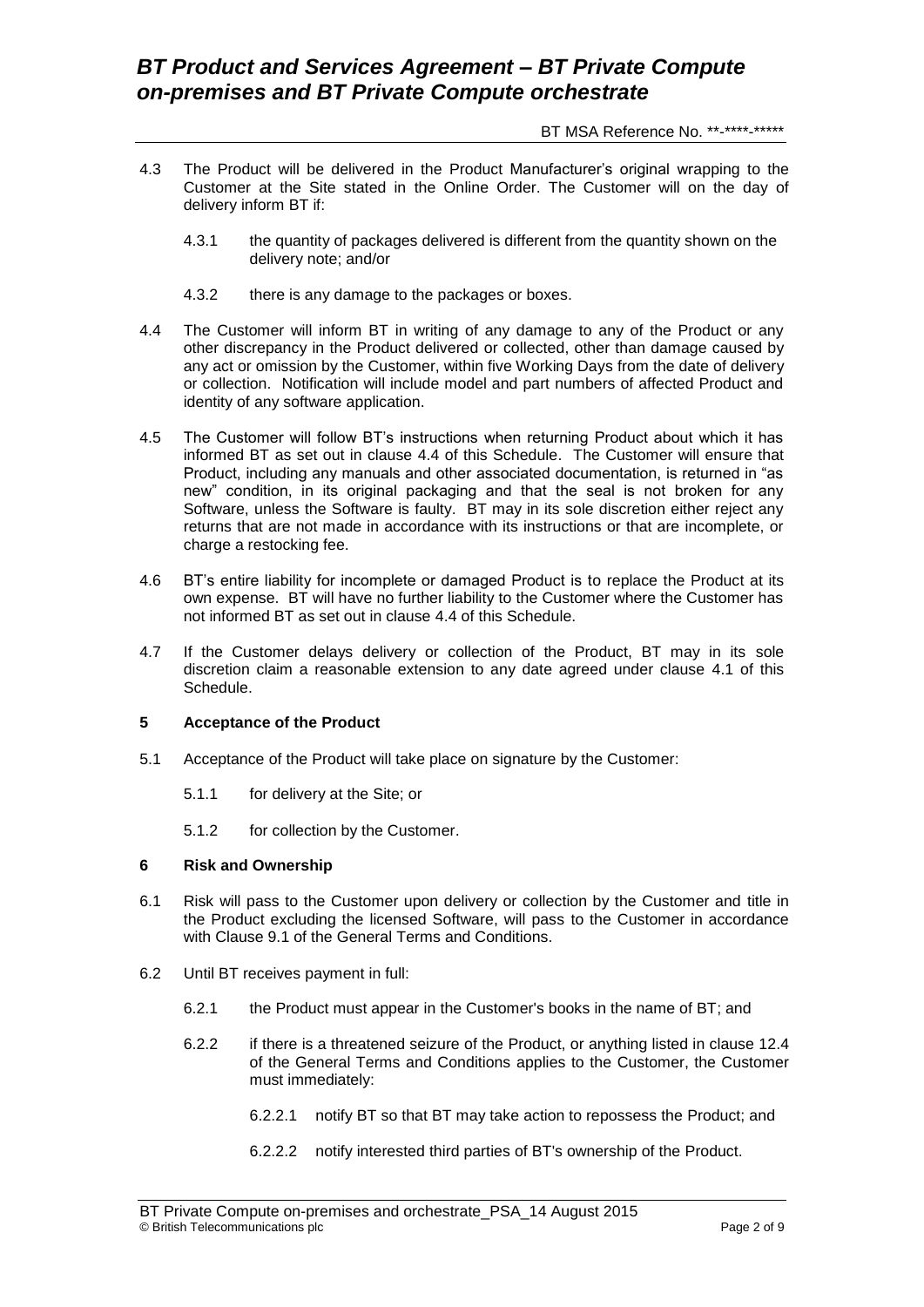#### BT MSA Reference No. \*\*-\*\*\*\*-\*\*\*\*\*

6.3 After payment in full, and where relevant, the Customer will be granted a non-exclusive, non-transferable license from the Product Manufacturer to use the Software.

### **7 Product Warranty**

- 7.1 If during the period of any relevant Manufacturer's Warranty BT is notified of a fault in the Product which is due to faulty design, manufacture or materials, or the negligence of BT, BT will by arrangement with the Product Manufacturer and the Customer, replace or (at its option) repair the faulty part free of charge provided that:
	- 7.1.1 the Product has been properly kept, used and maintained in accordance with the Product Manufacturer's or BT's instructions, if any, and has not been modified except with BT's consent;
	- 7.1.2 the fault is not due to accidental or wilful damage (including lightning and electrical damage); interference with or maintenance by anyone except BT, BT's agents or subcontractors;
	- 7.1.3 the fault is not due to faulty design by the Customer if the Product has been manufactured to the Customer's design.
- 7.2 This warranty does not cover fair wear and tear.
- 7.3 If the Product can be installed by the Customer, the Customer must return the faulty Product to BT, unless BT specifies otherwise.
- 7.4 BT does not warrant that the embedded software supplied with the Product will be free of all faults or that its use will be uninterrupted. BT will remedy any defects which significantly impair performance within a reasonable time.
- 7.5 BT may make minor alterations to the specification of Product which does not affect the Product's performance.
- 7.6 Any warranty, statement or promise other than the Manufacturer's Warranty regarding the Product is only valid if given in writing by BT.
- 7.7 The date upon which the Manufacturer's Warranty commences is set out in the Manufacturer's Warranty.
- 7.8 If the Customer detects a fault in the Product during the Manufacturer's Warranty period then the Customer will return the Product, in accordance with the Manufacturer's Warranty. If the fault is due to a cause covered by the Manufacturer's Warranty, a replacement will be provided. If no fault is found, or the fault is from a cause not covered under the Manufacturer's Warranty the Product will be returned to the Customer at the Customer's expense.

### **8 Customer Responsibilities**

- 8.1 The Customer is responsible for maintenance of the Product. The Customer will enter into a Maintenance Agreement within 30 days of delivery or collection of the Product. If the Customer has not entered into a Maintenance Agreement and/or does not give BT details of the Maintenance Agreement, then the Customer may be liable for additional fees chargeable to BT by the Product Manufacturer.
- 8.2 Where the Customer is importer of record for the Product, the Customer is responsible for and must comply with destination country laws and regulations, including any trade and legal restrictions applicable to the Product.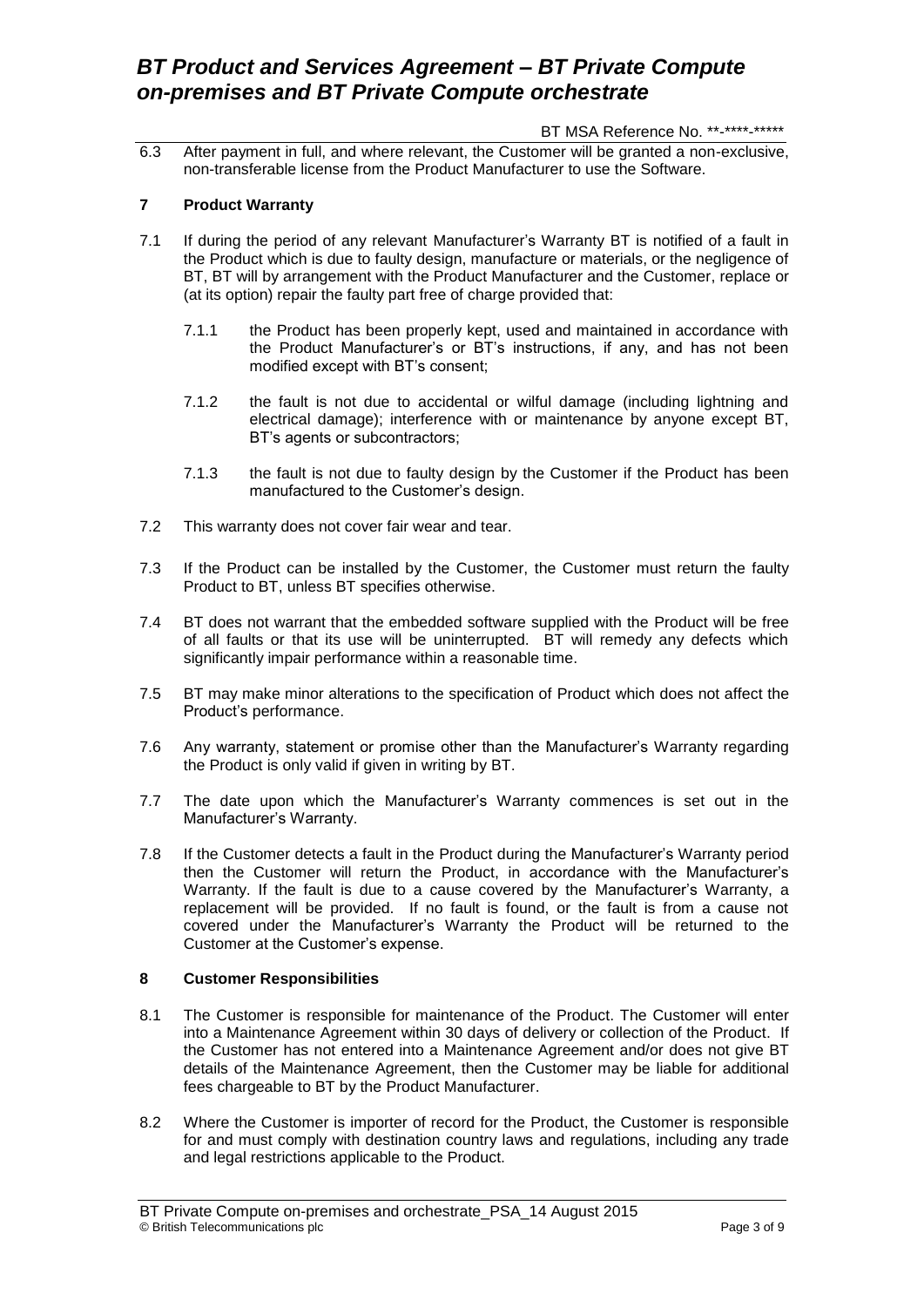BT MSA Reference No. \*\*-\*\*\*\*-\*\*\*\*\*

### **9 Charges and Payment Terms**

- 9.1 BT will send invoices to the address advised by the Customer to BT.
- 9.2 Unless otherwise agreed in writing BT will invoice the Customer for the full value of the Product:
	- 9.2.1 upon delivery; or
	- 9.2.2 upon collection by the Customer.
- 9.3 The Customer is liable for any additional charges for delivery outside of a Working Day.
- 9.4 If BT is unable to deliver the Product on the Delivery Date because the Customer delays delivery or due to an act or omission of the Customer or the Customer does not collect the Product and the delay continues for more than 10 Working Days from the Delivery Date, BT is entitled to send the invoice for the charges attributable to the Product. In addition BT may in its sole discretion charge a reasonable amount as a storage charge for holding the Product as a result of the Customer's delay.

#### **10 Cancellation and Termination**

- 10.1 In addition to BT's rights under Clauses 12.3 and 12.4 of the General Terms & Conditions, BT may in its sole discretion end the Online Order at any time before BT delivers the Product or the Customer collects the Product on seven days written notice to the Customer.
- 10.2 In addition to the Customer's rights under Clauses 12.3 and 12.4 of the General Terms & Conditions, the Customer may cancel an Online Order prior to delivery or collection and in the event of such cancellation will pay BT, by way of compensation, a cancellation charge which may include:
	- 10.2.1 BT's charges for order processing and management; and/or,
	- 10.2.2 any restocking charge incurred by BT for the return of the Product; and/or
	- 10.2.3 any amounts paid or payable by BT to any third party supplier in anticipation of the supply of the Product.
	- BT will keep the charges to a minimum.
- 10.3 Ending of the Agreement will not affect the rights and liabilities of the Customer or BT accrued prior to its end.
- 10.4 BT will not accept cancellation from the Customer for Product that has been delivered or is in the process of being shipped. In such event the Customer is liable for the full charge(s) specified on the Online Order for the Product.

#### **11 Intellectual Property in the Product**

- 11.1 In addition to the provisions of the General Terms and Conditions:
	- 11.1.1 where the Software or any part of it, including without limitation Software that is pre-loaded or embedded in the Product, is licensed by a third party who requires the Customer to accept their terms of use, the Customer's use of the Software and any upgrade of it is subject to the Customer's acceptance of those terms of use, whether or not in the form of a separate end user licence agreement, and the Customer will keep to those terms. Where BT installs the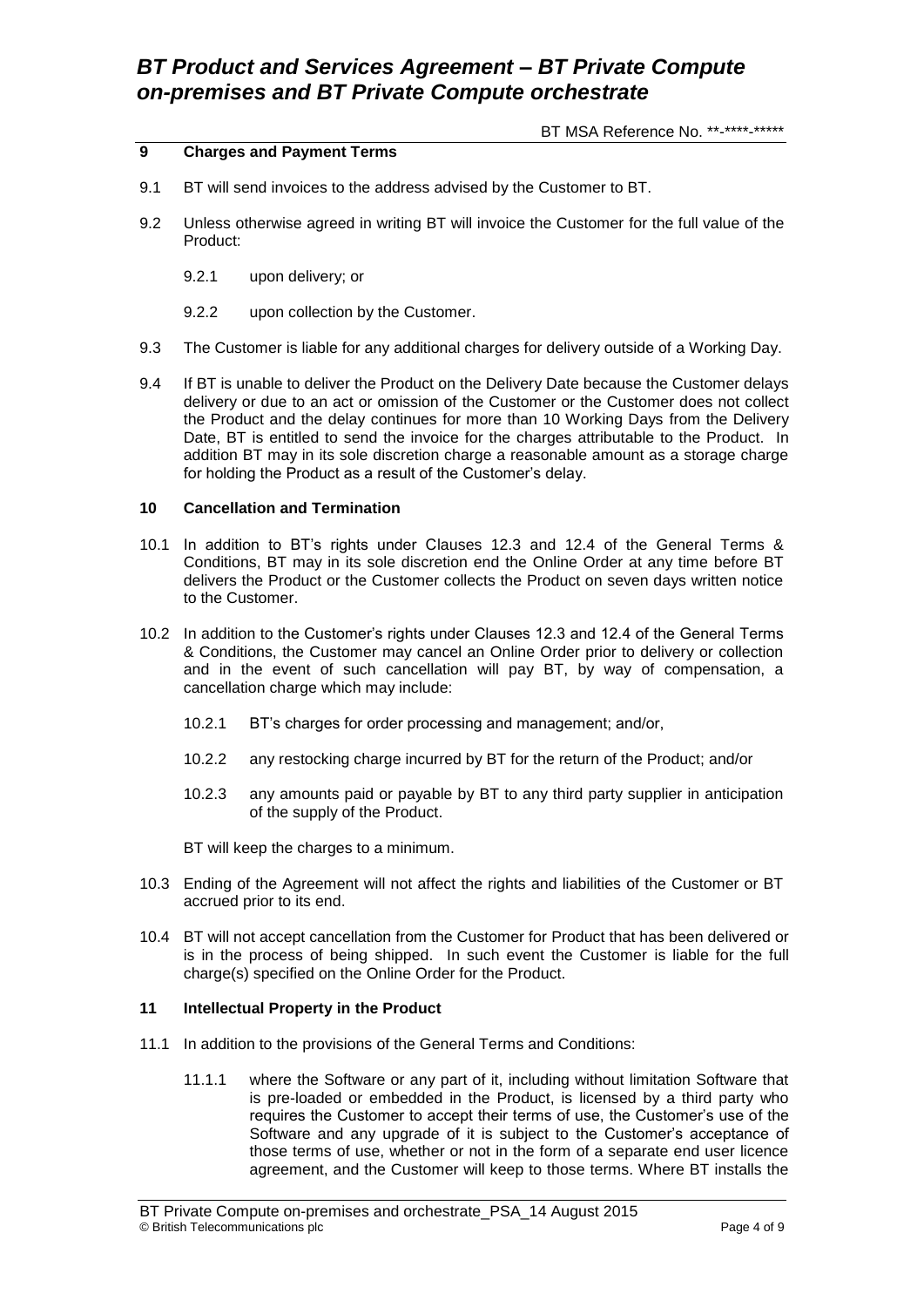BT MSA Reference No. \*\*-\*\*\*\*-\*\*\*\*\*

Product and where the third party's terms of use are presented in the form of a 'click to accept' function or equivalent the Customer expressly authorises BT to bind the Customer to the third party's terms of use. Third party terms of use are located at: [http://www.globalservices.bt.com/uk/en/footer\\_links/end-user](https://www.globalservices.bt.com/uk/en/footer_links/end-user-license-agreements-and-maintenance-agreements)[license-agreements-and-maintenance-agreements](https://www.globalservices.bt.com/uk/en/footer_links/end-user-license-agreements-and-maintenance-agreements)

- 11.1.2 the Customer will keep the embedded software, any operating manuals and any other documentation provided confidential, and will not disclose them other than to its employees, agents or contractors who need to use them to operate the Product. The Customer will ensure that such employees, agents and contractors abide by the provisions of this clause 11.1.2.
- 11.1.3 The Customer will contact the Product Manufacturer directly and promptly (and shall notify BT, copying any correspondence to BT), in the event of any breach or potential breach of the Software Licence.

### **12 Waste Electrical or Electronic Equipment (WEEE)**

- 12.1 A crossed out wheelie bin symbol shown on the Product means that the Product is classed as Electrical or Electronic Equipment (EEE) under the European Parliament and Council Directive 2002/96/EC on Waste Electrical and Electronic Equipment, and the measures implementing this Directive in European Union Member States (the WEEE Directive). For the purposes of the WEEE Directive any EEE sold to the Customer under this Schedule is classed as Business to Business (B2B) EEE.
- 12.2 The Customer and BT acknowledge that for the purposes of Article 9 of the WEEE Directive this paragraph shall be an agreement stipulating other financial arrangements for the environmentally sound management of WEEE. When the Customer has no further use for the Product the Customer shall ensure that the Product is not mixed with other commercial or household waste on disposal. The Customer is entitled to return to BT on a one for one basis any equivalent electronic and electrical equipment which is being replaced with new Product. If returned to BT, the Customer shall arrange for and pay for the collection of same and BT shall be entitled to charge a return fee to arrange for the disposal of the WEEE in accordance with its obligations of either a producer or distributor (whichever the case maybe) in the WEEE Regulations.
- 12.3 If the Customer elects to dispose of the WEEE itself, the Customer acknowledges: (a) that it will do so at its sole cost and relieve BT of all responsibilities due to improper disposal of the waste product; (b) if BT is the "Producer" for the purposes of the WEEE Directive, BT shall upon written request from the Customer and without cost or charge to the Customer provide all information and data on any dangerous substance or preparation or hazardous substance contained in the product; (c) the Customer shall take on the obligations in the WEEE Directive for the sound environmental management of WEEE and hence the Customer shall be responsible for such information recording or reporting obligations imposed by the WEEE Directive and the measures implementing it in EU Member States; (d) the Customer shall ensure that the WEEE is treated in accordance with the requirements of Article 6 of the WEEE Directive; and (e) the Customer will become responsible for achieving the recovery and recycling targets stipulated in Article 7 of WEEE Directive.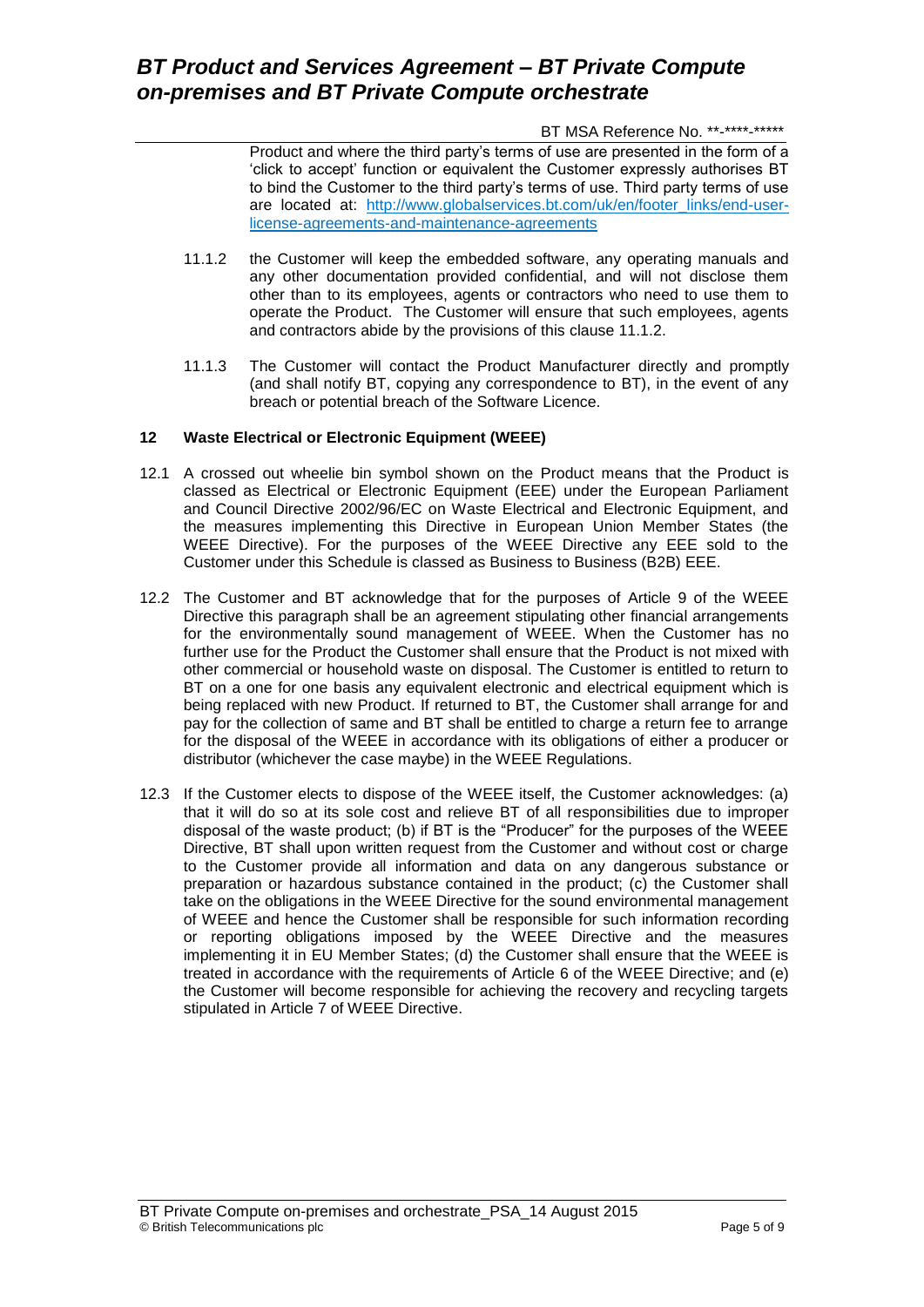BT MSA Reference No. \*\*-\*\*\*\*-\*\*\*\*\*

The following applies where the Customer is ordering BT Private Compute orchestrate:

#### **1 Definitions**

The following definitions apply in addition to those in the General Terms and Conditions, the BT Cloud Compute terms and conditions and the BT Private Compute terms and conditions:

**"Availability Zone"** means the configuration of hardware and software to create a platform where the Virtual Machines are deployed.

**"BT Cloud Compute"** means the BT Cloud based service providing the Customer with a self-service capability to browse, select, provision, and deploy virtual infrastructure including Virtual Machines, network, Storage and security.

**"BT Hardware"** means the equipment used by BT to provide the BT Private Compute service, as described in the BT Private Compute Service Annex, and which is BT Equipment.

**"BT Private Compute"** means the BT service providing the Customer with an IT infrastructure of either dedicated or virtualised servers (on dedicated servers) with a standard operating system at a BT data centre on which it can run its applications.

**"Catalogue"** means the display of available Elements in the Portal.

**"Cloud Management System (CMS)"** means the portal and the automation / orchestration system that manages and drives the Service.

**"Customer Availability Zone"** means the configuration of Customer hardware and software to create a platform where the Virtual Machines are deployed created using the Customer Infrastructure and/or Product purchased under BT Private Compute on-premises, BT Hardware or any other Customer Equipment BT agrees may be used with the Service.

**"Customer VPN"** means a Virtual Private Network which may be required between BT and the Customer's Infrastructure. This is not provided by BT as part of this Service.

**"Dashboard"** means an area of the CMS that the Customer can access to see the overall status of the Service.

**"Elements"** means the component parts of the Service that can be seen in the Catalogue and configured together to create an Order for the Service.

**"Infrastructure"** means the Customer VPN, Product purchased under BT Private Compute on-premises, and any other Customer Equipment that BT has agreed may be used with the Service excluding any BT Equipment.

**"Order"** means an Online Order or a Paper Order.

**"Orchestration"** means the automated processes used to coordinate and manage the creation of the Customer's virtualised infrastructure within their Customer Availability Zone.

**"Paper Order"** means an order for the Service which by agreement with BT is not placed via the CMS.

**"Product Manufacturer"** means the manufacturer of the Product or Customer Equipment.

**"Service"** has the meaning given in clause 2.1.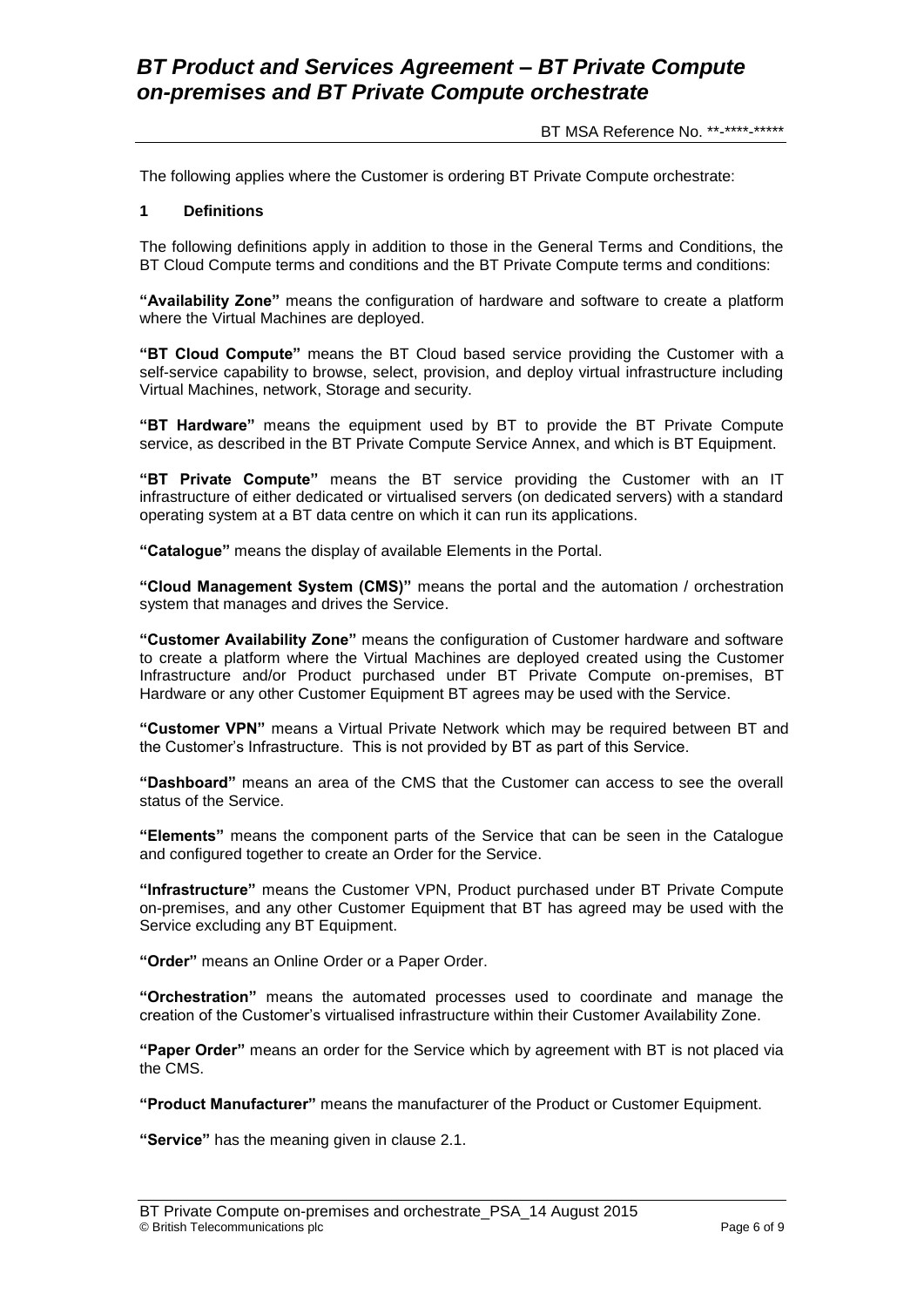#### BT MSA Reference No. \*\*-\*\*\*\*-\*\*\*\*\*

**"Virtual Machine "VM"** means a self-contained operating system environment(s) that behaves as if it were a separate server.

#### **2 Service Summary**

- 2.1 BT Private Compute orchestrate is a cloud based orchestration service providing the Customer with a self-service capability to browse, select, provision, and deploy virtual infrastructure including Virtual Machines, network, Storage and security within their existing Infrastructure ("Service").
- 2.2 The Service is available with BT Cloud Compute and the different types of equipment set out in Clause 2.3.
- 2.3 The Service is available with:
	- (a) BT Hardware made available to the Customer under BT Private Compute; or
	- (b) Customer Equipment including Product purchased under BT Cloud Compute onpremises.
- 2.4 The terms and conditions set out in this Schedule apply in addition to the terms and conditions set out below:
	- (a) the terms and conditions applicable to BT Cloud Compute; and
	- (b) where BT Hardware is to be used with the Service, the terms and conditions applicable to BT Private Compute.

#### **3 Service Components**

- 3.1 The Service comprises access to the CMS (including the Catalogue to select the Elements of the virtualised infrastructure) and Availability Zones in which to deploy the Virtual Machines. Use of the CMS is subject to Terms of Use which the Customer must accept upon registration.
- 3.2 The Availability Zone and Customer Availability Zone is the platform where the Customer's Order is deployed. Once the Customer selects the Elements they are automatically provisioned within the Customer's chosen Availability Zone or Customer Availability Zone. BT will provide a number of BT Availability Zones around the world and connectivity to a Customer Availability Zone.
- 3.3 BT will not charge for Virtual Machines and Elements ordered for deployment within the Customer Availability Zone as part of this Service but the Customer may be charged under the Customer's BT Cloud Compute service for Virtual Machines and Elements not deployed within a Customer Availability Zone.

#### **4 Service Elements**

#### **4.1 My Templates**

If the Customer wants to make a "My Template" available to all Users the Customer will contact the Service Desk to request this.

### **5 Commencement**

- 5.1 The Agreement is effective once the Customer submits an Order.
- 5.2 The Service will commence on the Operational Service Date.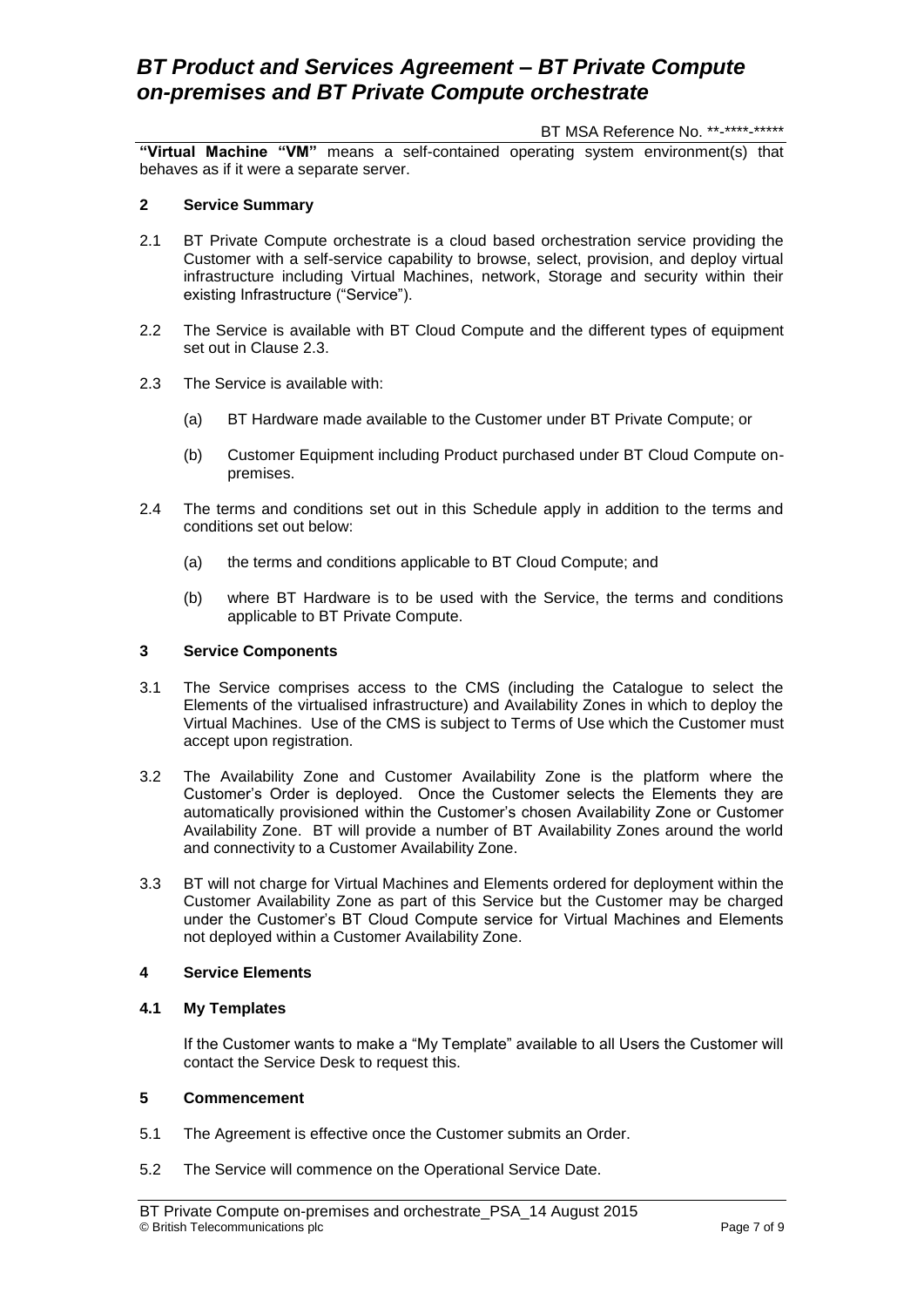BT MSA Reference No. \*\*-\*\*\*\*-\*\*\*\*\*

#### **6 Technical Requirements**

- 6.1 The Customer is required to have Internet access, all computer hardware, software and telecommunications equipment and services necessary to access and use the Service.
- 6.2 The Customer will provide a suitable Infrastructure that it will build in accordance with the BT design parameters agreed with BT.

#### **7 BT Service Management Boundary (SMB)**

- 7.1 BT's responsibility for the Service is for the management of the Elements. The Operating System is outside the SMB unless specifically described within the Catalogue.
- 7.2 BT will have no responsibility under this Schedule for the Service (including any responsibility to meet any Service Levels) outside the Service Management Boundary or for the Infrastructure or for BT Hardware.
- 7.3 The Service does not include the delivery or installation of Customer Equipment (including Product obtained under BT Private Compute on-premises) or BT Equipment.

#### **8 Ordering Process**

- 8.1 The Customer will order the Service through an Order.
- 8.2 On receipt of an Order BT will configure the Service as defined by the Customer provided that the Customer's Infrastructure is available. Once the Order is configured the OSD occurs and the Customer can start using the Service.

#### **9 In Life Management**

9.1 The CMS operates a Dashboard that allows the Customer to see how many Virtual Machines are running, and Storage and networks provisioned across both the Availability Zones and Customer Availability Zone.

#### **10. Incident Repair Service**

10.1 The Incident Repair Service detailed in the BT Cloud Compute Service Schedule applies.

#### **11 The Customer's Responsibilities**

- 11.1 The Customer is responsible for:
	- (a) providing the Infrastructure to provide connectivity between the Infrastructure and the CMS via the Customer VPN or an appropriate MPLS connection to support a Customer Availability Zone;
	- (b) maintaining the Infrastructure in accordance with the Product Manufacturer instructions, Customer VPN supplier's instructions or any instructions issued by BT;
	- (c) capacity planning, monitoring and management for which BT will have no responsibility;